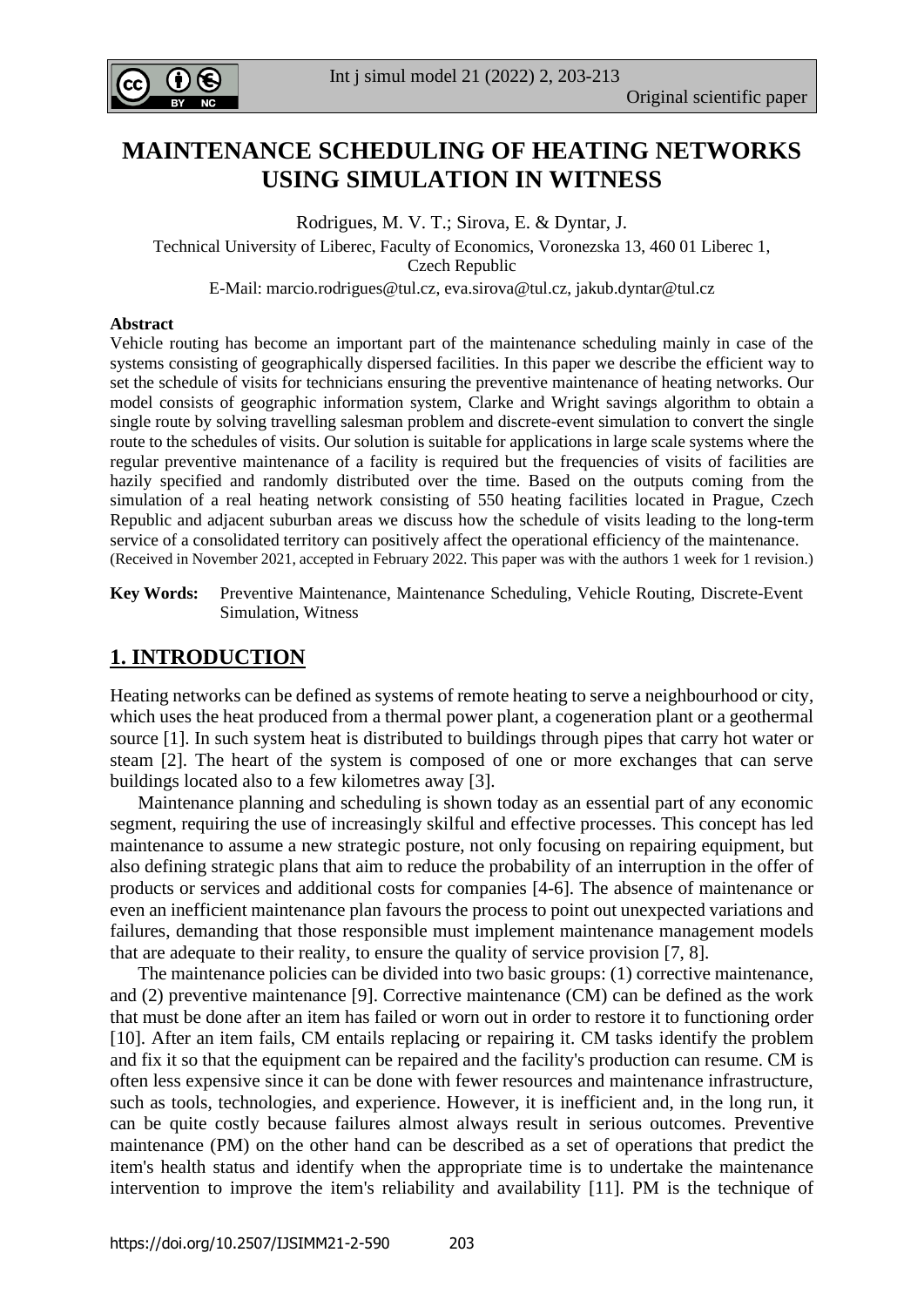repairing or replacing components or subsystems before they break in order to maintain system availability or avert harmful or inconvenient failures. PM is planned based on prior system behaviour, component wear-out mechanisms, and knowledge of which components are critical to the system's continuous operation. In many cases, it is more cost-effective to replace parts or components at predefined intervals rather than waiting for a failure that could cause a costly interruption in operations.

 Vehicle routing has become an important part of the maintenance scheduling mainly in case of the systems consisting of geographically dispersed facilities [12, 13]. Vehicle Routing Problem (VRP) is a combinatorial optimization whose main objective is to find routes, from a starting point (e.g. a warehouse or a depot), with equal vehicles, with the lowest possible cost to meet the demand of customers [14, 15]. Many variations of VRP such as capacitated VRP, VRP with time windows or VRP with multiple starting points are described in the scientific literature including applications in various fields of industry, see e.g. [16-18]. Traveling Salesman Problem (TSP) represents VRP with a single route and no vehicle capacity limitation [19]. As both VRP and TSP are NP-hard problems with a limited size of a problem that can be solved using mathematical programming or combinatorial optimization, heuristics such as genetic algorithm [20], tabu search [21], particle swarm optimization [22] or Clarke and Wright savings algorithm (CWS) [23] tend to be more appropriate when dealing with real life VRPs.

 Due to its ease of implementation and quick computation speed, CWS is the most extensively used heuristic for solving capacitated VRP [24]. It's also being used as a basic algorithm in a lot of commercial routing software [25]. However at some situations it needs to be improved to prevent solutions that are too far from optimal one [26]. We suggest discreteevent simulation to be a great method to increase the performance of savings algorithm. Discrete-event simulation enables modelling a system as a discrete sequence of events using a computer [27]. Simulation provides a variety of advantages over other operational research approaches, including the capacity to speed up or slow down time to study a system over a longer period of time or to investigate its behaviour more closely [28].

 The goal of this paper is to describe the efficient way to set the schedule of visits for workers ensuring the preventive maintenance of heating networks. Our model consists of geographic information system, Clarke and Wright savings algorithm to obtain a single route by solving travelling salesman problem and discrete-event simulation to convert the single route to the schedules of visits. Our solution is suitable for applications in large scale systems where the regular preventive maintenance of a facility is required but the frequencies of visits of facilities are hazily specified and randomly distributed over the time. Based on the outputs coming from the simulation of a real heating network consisting of 550 heating facilities located in Prague, Czech Republic and adjacent suburban areas we discuss how the schedule of visits leading to the long-term service of a consolidated territory can positively affect the operational efficiency of the maintenance.

## **2. SIMULATION FOR PREVENTIVE MAINTENANCE SCHEDULING OF HEATING NETWORKS WITH A SINGLE SERVICE DEPOT**

#### **2.1 Model description**

Our model can be divided into 3 parts (see Fig. 1).

 The first part called Geographic Information System (GIS) contains MS Excel custom function described in [29] to obtain road distances among heating facilities and a service depot. The code of the used custom function is shown in **Appendix 1**. The argument of the function (i.e. Origin and Destination) is in the form of the string including a street name, a land registry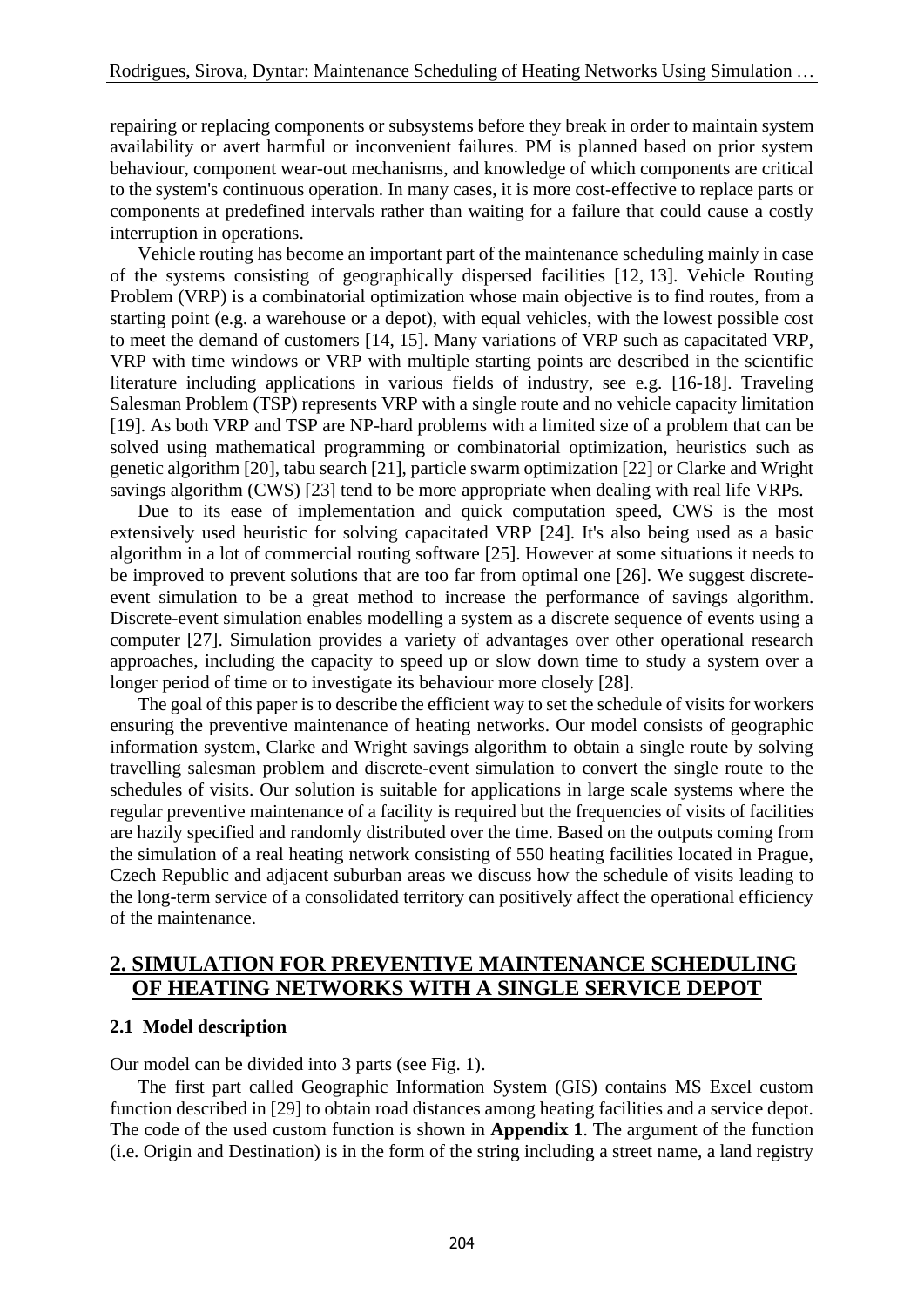number/a house number and a city. As a web map service the function calls Google Maps API Directions platform preferring to return a distance representing the shortest route by a car.



Figure 1: Simulation model of a heating network maintenance system.

 The output coming from GIS in the form of a matrix of distances serves as an input for CWS that is applied to solve TSP. CWS is executed as Macro in MS Excel and consists of the following steps (see [23]):

1. Calculate savings  $s(i, j')$  for each pair of heating facilities  $(i, j')$  with help of Eq. (1):

$$
s(j, j') = d(D, j) + d(D, j') - d(j, j')
$$
 (1)

where *D* represents a service depot and *d* represents a distance between heating facilities coming from the matrix of distances.

- 2. Sort savings  $s(j, j')$  in descending order.
- 3. For the maximal available saving  $s(i, i')$ , add  $(i, j')$  to a route, if:
	- a) Either, neither *j* nor *j'* is the part of a route, in this case new route is established with both *j* and *j'*.
	- b) Or, one of *j* or *j'* is already the part of a route. In case that it is not placed within the route  $(j, j')$  is added to the same route.
	- c) Or, both *j* and *j'* are the part of a route and none of these are placed within these routes, in that case these routes are merged.
- 4. If a saving  $s(i, j') > 0$  is still available go back to 3.

 The output of CWS represented by the single route is subsequently imported from MS Excel to simulation in Witness. Witness is a commercial simulation tool developed by Lanner Group Ltd. [30] with many applications in decision-making in production and logistics that are described in the literature, see e.g. [31, 32]. It contains pre-defined physical elements suitable for modelling various both discrete and continuous logistics systems. CWS output is imported via Initialize Actions and XLReadArray command together with information about required frequency of maintenance, vehicle speed, maintenance duration, available time of workers responsible for the maintenance and the matrix of distances. All input data in simulation is then available through Witness pre-defined elements called Variables. Maintenance scheduling itself is realized by 3 elements called Machine (see Fig. 2).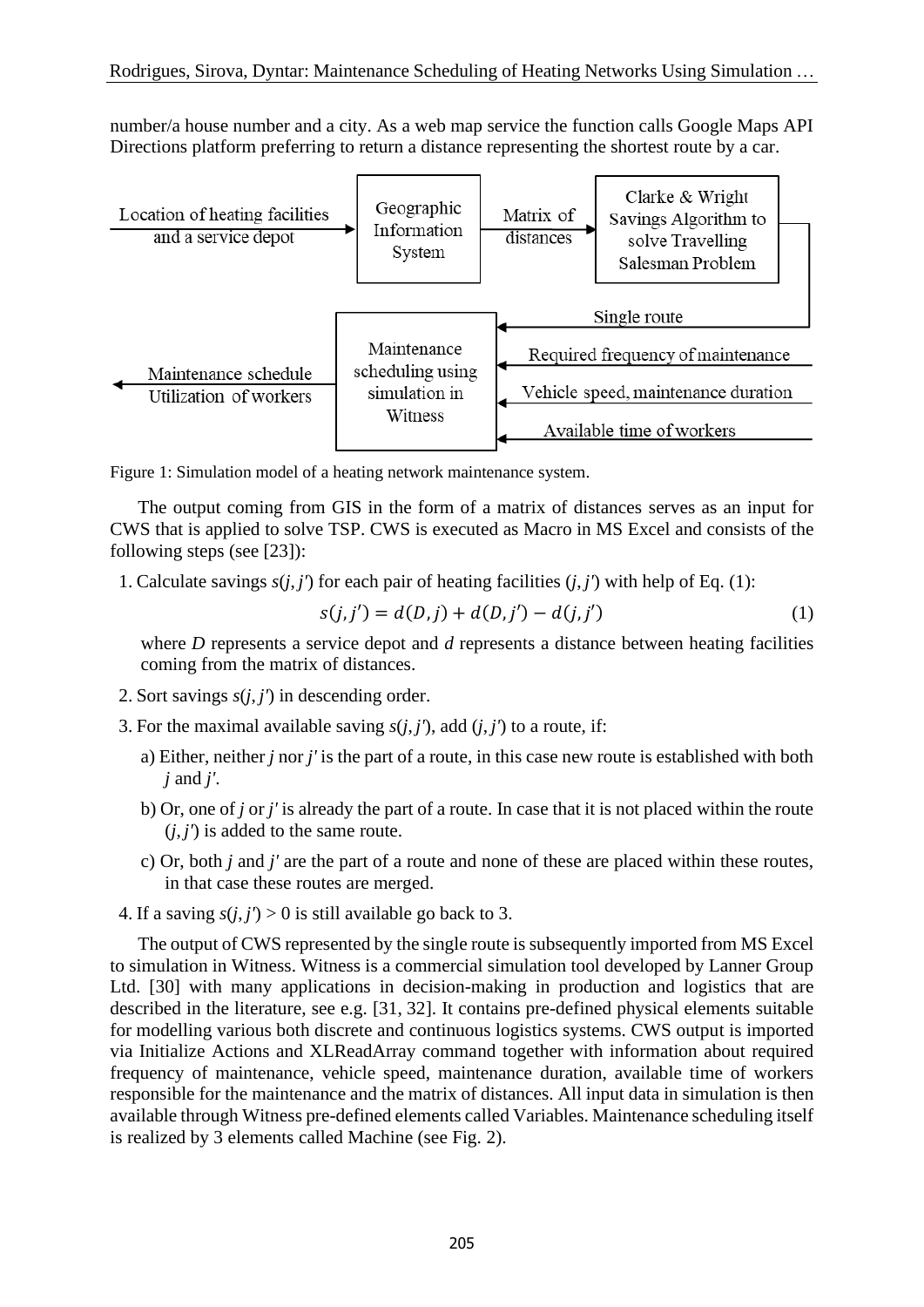

Figure 2: Maintenance scheduling using Witness elements called Machines.

 First machine called mAssignFacilityToWorker adds heating facilities in a schedule according to their order in CWS route and required frequency of maintenance. If for example CWS route contains Facility ID 2, 5 and 3 with required frequency of maintenance specified as every day, once a week and 2 times a week and assuming one week to have 5 working days, the machine called mAssignFacilityToWorker adds these ID's step by step to variable representing Current maintenance schedule (see Fig. 2). When an ID is added to the schedule two Machines called mTravelling and mMaintenance simulate scheduled travelling and maintenance for each day and check whether the Time consumption in current schedule exceeds the Available time of a worker or not. Time of travelling is affected by the Vehicle speed and the distances among facilities. These distances are available in the Matrix of distances. Time of maintenance is affected by the number of visited facilities and the Maintenance duration. Whenever an ID added to the schedule causes an overrun of the Available time of worker the Machine called mMaintenance decides to remove it. As the number of facilities in the Current maintenance schedule and the utilization of the Available time of worker increase during the simulation run more and more facilities are removed. This is because of the impossibility to follow required frequency of maintenance, the prolonging distance that has to be travelled among facilities or the excessive time spent on maintenance. If no facility can be added, the Current maintenance schedule is exported to MS Excel via XLWriteArray command and the utilization of a worker is calculated. The simulation ends up in case that all facilities are in a schedule.

### **2.2 Simulation of a real system**

The model described in previous chapter is applied to schedule the maintenance of a real heating network. The network consists of 550 heating facilities located in Prague, Czech Republic and adjacent suburban areas. For each heating facility the address accurately describing its location and required frequency of maintenance are provided by the company executing regular preventive maintenance of the system (see Table I).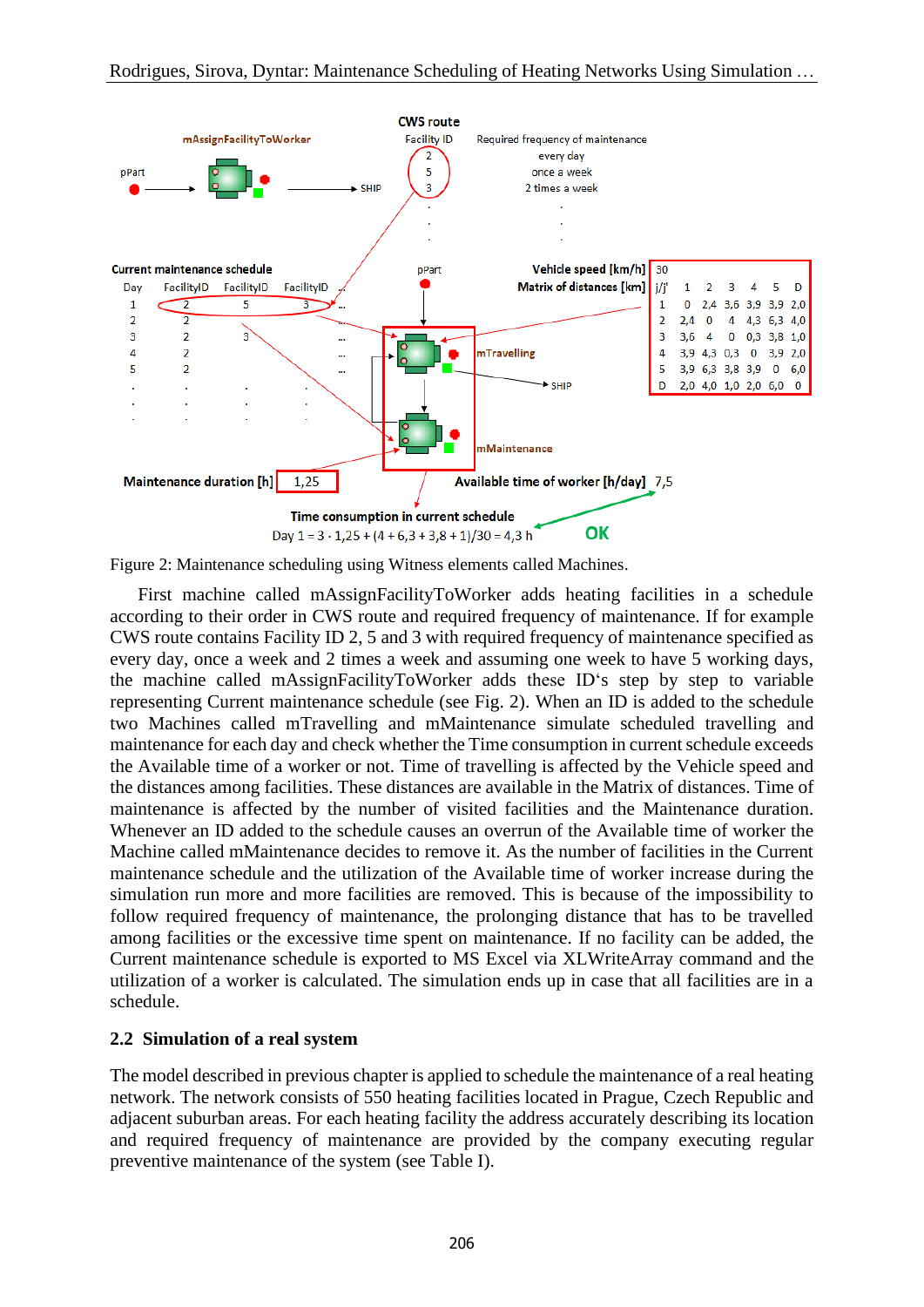|     | <b>Facility ID   Facility location</b>        | <b>Required frequency of maintenance</b> |
|-----|-----------------------------------------------|------------------------------------------|
| 2   | Janského 2367/97, Praha 13 - Stodůlky         | once in two weeks                        |
| 15  | Vodnická 422/45, Praha - Újezd                | daily                                    |
| 62  | Náhorní 525/1, Praha 8 - Kobylisy             | once a week                              |
| 63  | Mikuláše z Husí 1522/2, Praha 4 - Nusle       | once a week                              |
| 321 | Novovysočanská 501/5, Praha 9 - Vysočany      | once a month                             |
| 323 | U Starého stadionu 1585/9, Praha 16 - Radotín | once a month                             |
| 511 | Evropská 1973/56, Praha 6 - Dejvice           | twice a week                             |

Table I: Location of heating facilities and required frequency of maintenance (sample).

 Based on required frequency of maintenance and assuming one week to have 5 working days and one month to have 20 working days the probability distribution of a time between two visits of a heating facility is set (see Fig. 3).



Figure 3: Probability distribution of a time between two visits of a heating facility.

 It can be seen that the majority of facilities (i.e. 65 %) are visited once a week. Based on the longest time between two visits of a heating facility the scheduling period is decided to be 20 days. Available time of a worker responsible for the maintenance is 7,5 h/day assuming on shift time to range from 8:00 to 16:00, from Monday to Friday. This is in accordance with the company standards currently operating the maintenance system. Together with the locations of facilities and required frequency of maintenance this company also provided the e-Logbook with the history of heating facilities visits of 22 workers responsible for maintenance during 9/2021. Average maintenance duration in this period is 44,1 min/visit while total travelling time of workers is 561 h/month. Service depot is located in Běhounkova 2452/6, Praha 13 – Stodůlky. To obtain the matrix of distances Google Maps API Directions platform was queried on 05. 10. 2021. Because the real average speed of vehicle depends highly on a current traffic situation we simulate 9 different scenarios. In these scenarios the average speed of vehicle ranges from 10 to 50 km/h with a step of 5 km/h. To carry out simulations MS Excel 16, Witness 14 and computer with the processor Intel Core  $i7 - 2.8$  GHz, 16 GB RAM are used.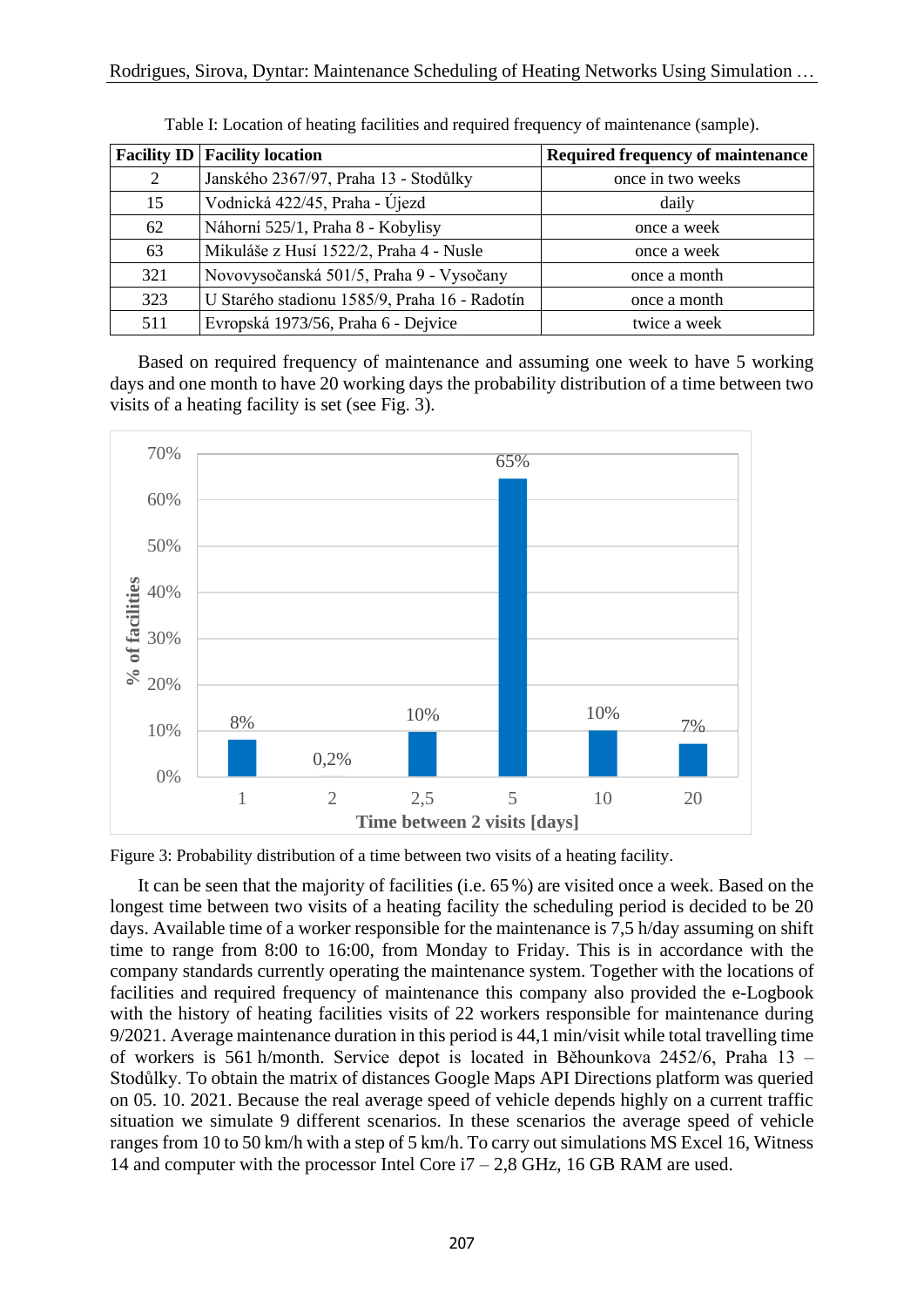### **2.3 Simulation results**



Fig. 4 shows required number of workers executing the maintenance of heating facilities and the time spent on travelling among them.

Figure 4: Simulation outputs – travelling time and number of workers.

 For scenarios with the average speed of vehicle 10 and 15 km/h our model does not reach any savings of workers when compared to current state (i.e. 22 workers). For average speeds ranging from 20 to 50 km/h number of workers is reduced by  $2 - 4$ . This is caused mainly by the significant decrease of travelling time (i.e. 1-53 % for average speeds 20-50 km/h) but also by the more efficient allocation of heating facilities among workers leading to their higher utilization (see Fig. 5).



Figure 5: Simulation outputs – utilization of workers.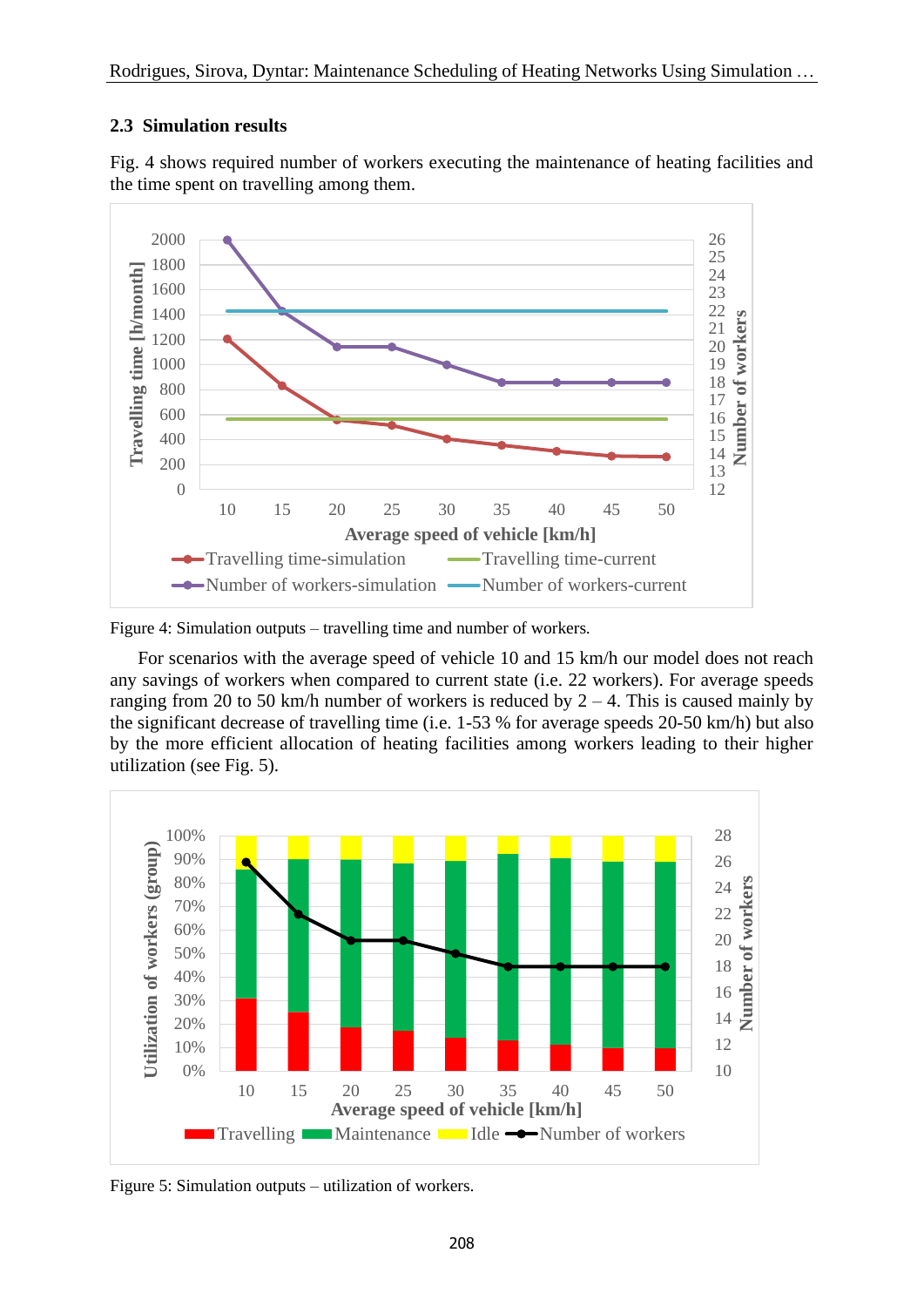Based on the outputs in Fig. 5 the utilization of the group of workers is stabilized around 90 %.

 Table II shows an example of the maintenance schedule coming from the simulation scenario with the average speed of vehicle 30 km/h.

| Day            |     | Travelling [h]   Maintenance [h]   Distance [km]   Visited facilities |    | Scheduled route - Facility ID's |     |     |     |     |     |     |     |
|----------------|-----|-----------------------------------------------------------------------|----|---------------------------------|-----|-----|-----|-----|-----|-----|-----|
| 1              | 1,6 | 5,1                                                                   | 48 | $\tau$                          | 470 | 363 | 444 | 308 | 310 | 94  | 168 |
| $\overline{2}$ | 1,5 | 4,4                                                                   | 46 | 6                               | 251 | 362 | 115 | 451 | 309 | 80  |     |
| 3              | 1,6 | 5,1                                                                   | 47 | $\overline{7}$                  | 174 | 335 | 364 | 225 | 324 | 93  | 170 |
| $\overline{4}$ | 1,6 | 5,1                                                                   | 48 | $\overline{7}$                  | 176 | 334 | 447 | 462 | 306 | 205 | 169 |
| 5              | 1,5 | 5,1                                                                   | 45 | $\overline{7}$                  | 175 | 223 | 286 | 189 | 307 | 305 | 101 |
| 6              | 1,6 | 5,1                                                                   | 48 | $\overline{7}$                  | 470 | 363 | 444 | 308 | 310 | 94  | 168 |
| 7              | 2,1 | 5,1                                                                   | 62 | $\tau$                          | 251 | 362 | 115 | 451 | 309 | 80  | 312 |
| 8              | 1,6 | 5,1                                                                   | 47 | $\overline{7}$                  | 174 | 335 | 364 | 225 | 322 | 93  | 170 |
| 9              | 1,6 | 5,1                                                                   | 48 | 7                               | 176 | 334 | 447 | 462 | 306 | 205 | 169 |
| 10             | 1,5 | 5,1                                                                   | 45 | $\overline{7}$                  | 175 | 223 | 286 | 189 | 307 | 305 | 101 |
| 11             | 1,6 | 5,1                                                                   | 48 | $\overline{7}$                  | 470 | 363 | 444 | 308 | 310 | 94  | 168 |
| 12             | 2,1 | 5,1                                                                   | 62 | $\overline{7}$                  | 251 | 362 | 115 | 451 | 309 | 80  | 312 |
| 13             | 1,6 | 5,1                                                                   | 47 | $\overline{7}$                  | 174 | 335 | 364 | 225 | 325 | 93  | 170 |
| 14             | 1,6 | 5,1                                                                   | 48 | $\tau$                          | 176 | 334 | 447 | 462 | 306 | 205 | 169 |
| 15             | 1,5 | 5,1                                                                   | 45 | $\overline{7}$                  | 175 | 223 | 286 | 189 | 307 | 305 | 101 |
| 16             | 1,5 | 5,1                                                                   | 46 | $\overline{7}$                  | 470 | 363 | 444 | 308 | 323 | 310 | 94  |
| 17             | 1,6 | 5,1                                                                   | 49 | $\overline{7}$                  | 251 | 362 | 115 | 451 | 309 | 80  | 168 |
| 18             | 1,5 | 5,1                                                                   | 46 | 7                               | 174 | 335 | 364 | 225 | 326 | 93  | 170 |
| 19             | 1,6 | 5,1                                                                   | 48 | $\overline{7}$                  | 176 | 334 | 447 | 462 | 306 | 205 | 169 |
| 20             | 1,5 | 5,1                                                                   | 45 | $\tau$                          | 175 | 223 | 286 | 189 | 307 | 305 | 101 |

Table II: Simulation outputs – example of maintenance schedule (average speed of vehicle 30 km/h).

 For each day the number of heating facilities to be visited by a worker (i.e. 6 or 7 in Table II) and their order in a route are scheduled. It can be seen that the worker starts his/her route on day 1 at the facility with ID = 470, then continues to the facility with ID = 363 and ends up the day 1 route in the facility with  $ID = 168$ . The order of facilities in a scheduled route tends to be correlated as much as possible to TSP solution obtained by CWS ensuring maximal savings of the distance travelled. If a heating facility is added to the schedule outside the TSP solution it is forced by the required frequency of preventive maintenance exceeding available time of a worker while a next facility in order add-in is permitted leading to the maximization of a worker utilization. Based on the number of facilities to be visited during a day total time spent on maintenance is calculated (i.e.  $4,4 - 5,1$  h in Table II). Based on the route consisting of the facilities to be visited during a day and the matrix of distances coming from GIS total distance is calculated (i.e. 45 – 62 km in Table II) assuming to start and finish a route in the depot. The total distance is recalculated to total time spent on travelling (i.e.  $1,5 - 2,1$  h in Table II) with help of the average speed of vehicle. Based on the schedule shown in Table II the worker is responsible for the maintenance of 39 facilities.

 Fig. 6 shows the consumption of computational time to obtain the maintenance schedule. The most demanding part of our simulation in term of the time consumption represents the generation of the matrix of distances (almost 2 h). Searching for TSP solution using CWS takes approximately 1 h. And finally one simulation run in Witness environment to obtain a maintenance schedule and related outputs is quite efficient taking less than 0,5 min.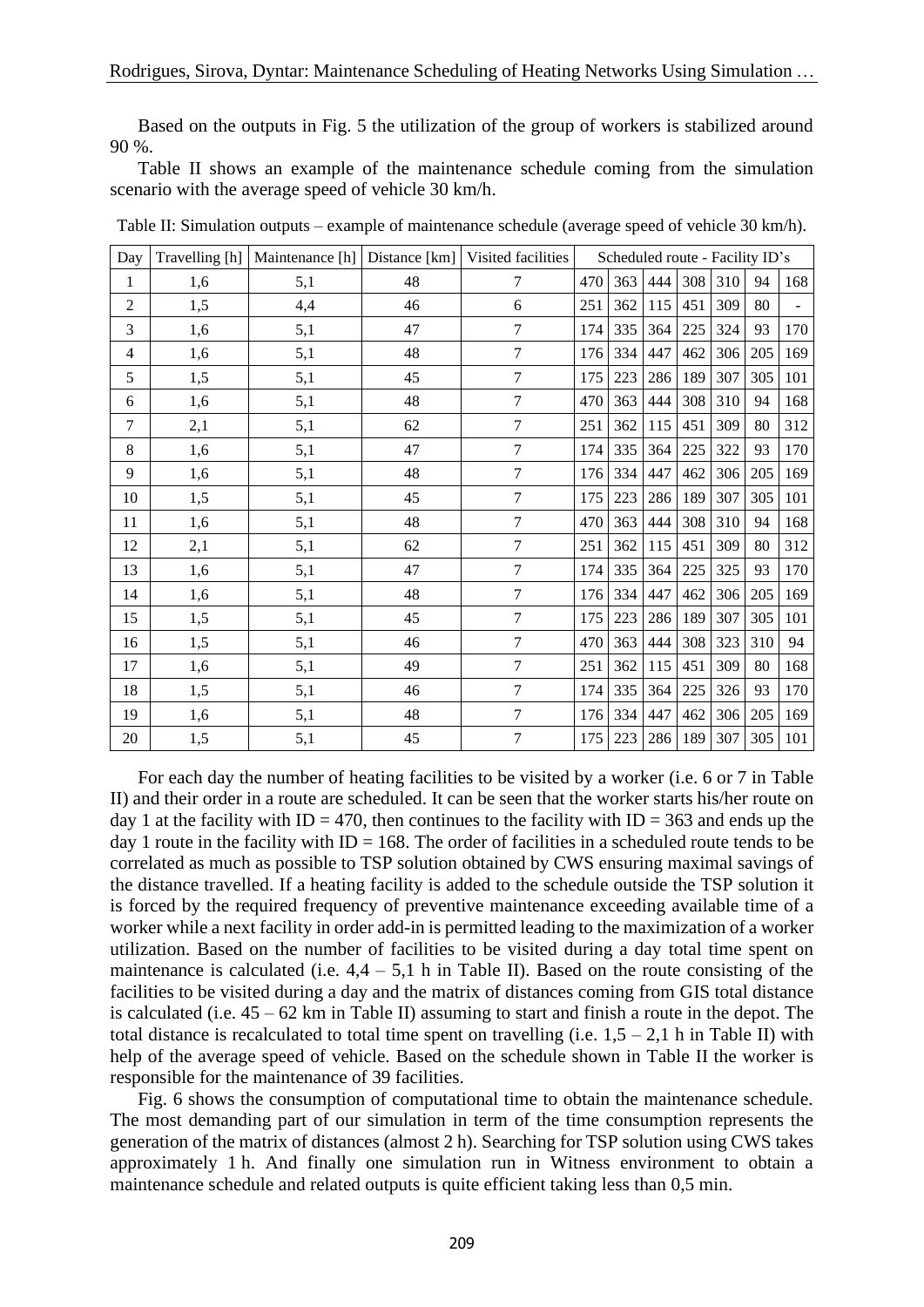

Figure 6: Consumption of computational time in our simulation.

# **3. CONCLUSION**

Maintenance scheduling has a significant influence on the reliability and availability of assets, as unintentional failures are avoided. Geographically dispersed facility maintenance scheduling has been studied in a competitive business area for the past decade because of the importance of the subject for reducing costs and improving customer satisfaction. However, there is still an urgent need to investigate the neglected aspects of these types of problems. The goal of this paper is to describe the efficient way to set the schedule of visits for technicians ensuring the preventive maintenance of heating networks. The results of the simulation of the real heating network consisting of 550 heating facilities located in Prague, Czech Republic and adjacent suburban areas prove that our model is suitable for the regular preventive maintenance scheduling in the systems with geographically distributed assets where efficient vehicle routing represents important part of optimization. We consider our solution to be innovative because we solve VRP combining CSW to solve TSP with the simulation in Witness to convert the single route to consolidated territories (i.e. one worker visits repeatedly the same set of objects that are inflated in relatively tight geographical areas) in situations when the required frequencies of regular preventive maintenance of facilities are hazily specified and randomly distributed over the time. In maintenance scheduling, the above described approach to the vehicle routing brings numerous advantages from the operational efficiency point of view. Repeated visits of facilities deepen the knowledge about the traffic and parking situation in the area, accelerates the access to objects and also reduces the time spent on the maintenance because of previous experience with installed technology and resulting need for spare parts and equipment. The territories are assigned to workers according to their confirmed place of stay which is useful when the owners of facilities together with the preventive maintenance demand emergency service during off-shift time (i.e. generally in night and during the weekend). In this case the territories are usually merged into more extensive areas and workers take emergency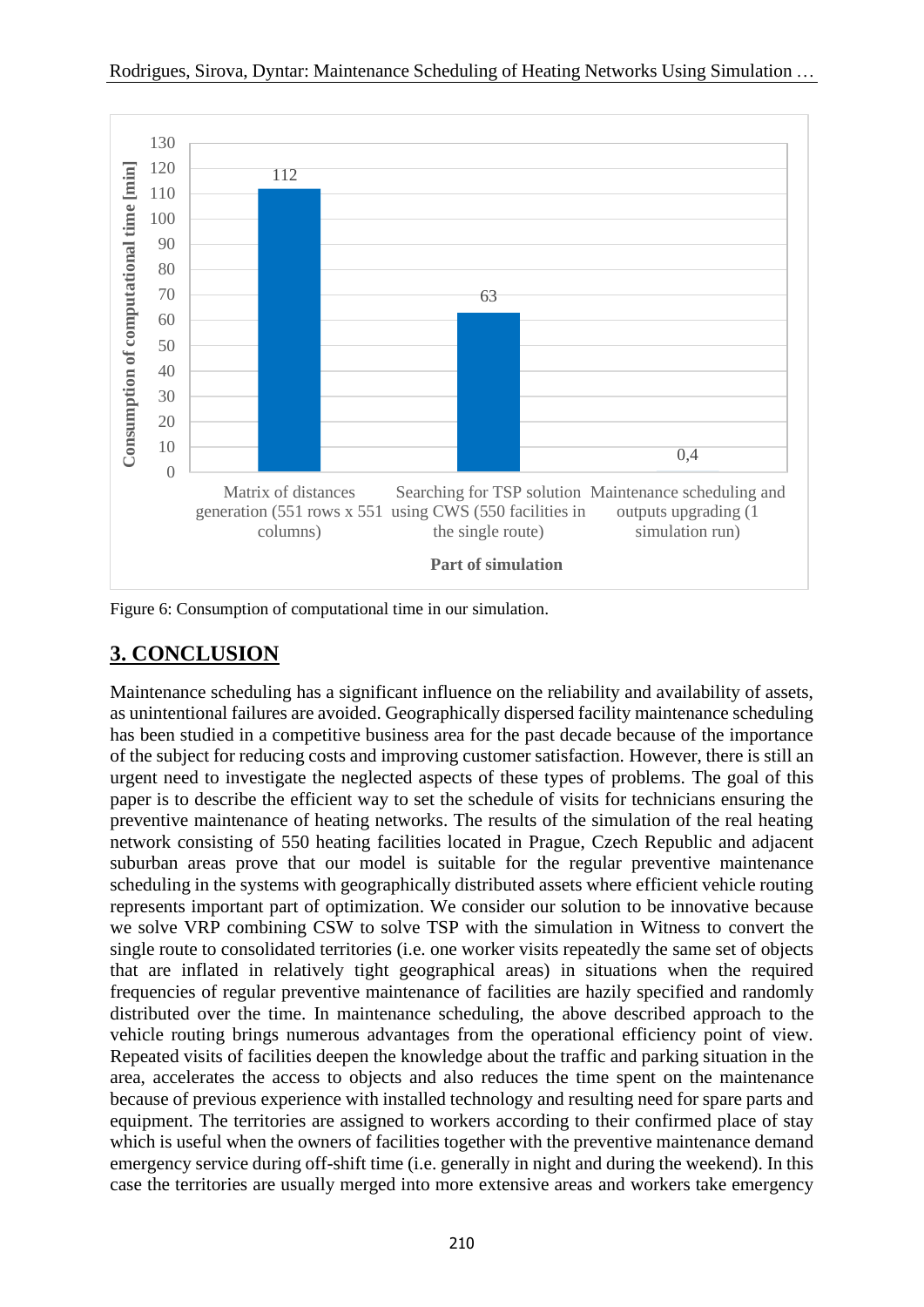turns guaranteeing required on call travel time to an object with the occurrence of random failure. Moreover job accessibility in term of travel time is considered to be one of the significant factors influencing the fluctuation of workers (see e.g. [33]) which can be crucial especially if the unemployment rate is low.

 From the consumption of computational time point of view our solution is powerful enough and therefore suitable for frequent application in large-scale systems (hundreds or even thousands of objects) and does not require any above standard hardware equipment. Furthermore, CSW application avoids possible investments to a solver when VRP involves the design of a mixed integer linear programming model. Matrix of the distances can be updated continuously as new or contemporary maintained objects are added to or removed out of a scheduled system leading to the significant reduction of queries sent to the web map service. The relatively low number of physical elements used in the discrete-event simulation part has a beneficial influence on the speed of its execution and can be simply moved to an alternate simulation environment such as Simul8 [34], Arena [35], or even completely to spreadsheets, avoiding the need to invest in simulation software.

 We see the possible future development of our model in the integration of maintenance scheduling with modelling and optimization of warehouse processes linked with receiving, storing, picking and expedition of spare parts based on spare parts demand planning.

### **REFERENCES**

- [1] Yang, X.; Svendsen, S. (2018). Ultra-low temperature district heating system with central heat pump and local boosters for low-heat-density area: analyses on a real case in Denmark, *Energy*, Vol. 159, 243-251, doi[:10.1016/j.energy.2018.06.068](https://doi.org/10.1016/j.energy.2018.06.068)
- [2] Zavrl, E.; Zupanc, G.; Stritih, U.; Dovjak, M. (2020). Overheating reduction in lightweight framed buildings with application of phase change materials, *Strojniski vestnik – Journal of Mechanical Engineering*, Vol. 66, No. 1, 3-14, doi[:10.5545/sv-jme.2019.6244](https://doi.org/10.5545/sv-jme.2019.6244)
- [3] Huang, J.; Li, Z.; Wu, Q. H. (2017). Coordinated dispatch of electric power and district heating networks: a decentralized solution using optimality condition decomposition, *Applied Energy*, Vol. 206, 1508-1522, doi[:10.1016/j.apenergy.2017.09.112](https://doi.org/10.1016/j.apenergy.2017.09.112)
- [4] Zeng, P.; Shao, W.; Hao, Y. (2021). Study on preventive maintenance strategies of filling equipment based on reliability-cantered maintenance, *Technical Gazette*, Vol. 28, No. 2, 689-697, doi[:10.17559/TV-20190404054849](https://doi.org/10.17559/TV-20190404054849)
- [5] Froger, A.; Gendreau, M.; Mendoza, J. E.; Pinson, E.; Rousseau, L.-M. (2016). Maintenance scheduling in the electricity industry: a literature review, *European Journal of Operational Research*, Vol. 251, No. 3, 695-706, doi[:10.1016/j.ejor.2015.08.045](https://doi.org/10.1016/j.ejor.2015.08.045)
- [6] Al-Refaie, A.; Al-Shalaldeh, H.; Lepkova, N. (2020). Proposed procedure for optimal maintenance scheduling under emergent failures, *Journal of Civil Engineering and Management*, Vol. 26, No. 4, 396-409, doi[:10.3846/jcem.2020.12315](https://doi.org/10.3846/jcem.2020.12315)
- [7] Xu, D.; Yin, Y.; Li, H. (2010). Scheduling jobs under increasing linear machine maintenance time, *Journal of Scheduling*, Vol. 13, No. 4, 443-449, doi[:10.1007/s10951-010-0182-0](https://doi.org/10.1007/s10951-010-0182-0)
- [8] Shin, J.-H.; Jun, H.-B. (2015). On condition based maintenance policy, *Journal of Computational Design and Engineering*, Vol. 2, No. 2, 119-127, doi[:10.1016/j.jcde.2014.12.006](https://doi.org/10.1016/j.jcde.2014.12.006)
- [9] Rashidnejad, M.; Ebrahimnejad, S.; Safari, J. (2018). A bi-objective model of preventive maintenance planning in distributed systems considering vehicle routing problem, *Computers & Industrial Engineering*, Vol. 120, 360-381, doi[:10.1016/j.cie.2018.05.001](https://doi.org/10.1016/j.cie.2018.05.001)
- [10] Zhang, Z.; Tang, Q.; Chica, M. (2021). Maintenance costs and makespan minimization for assembly permutation flow shop scheduling by considering preventive and corrective maintenance, *Journal of Manufacturing Systems*, Vol. 59, 549-564, doi[:10.1016/j.jmsy.2021.03.020](https://doi.org/10.1016/j.jmsy.2021.03.020)
- [11] Moghaddam, K. S.; Usher, J. S. (2011). Sensitivity analysis and comparison of algorithms in preventive maintenance and replacement scheduling optimization models, *Computers & Industrial Engineering*, Vol. 61, No. 1, 64-75, doi[:10.1016/j.cie.2011.02.012](https://doi.org/10.1016/j.cie.2011.02.012)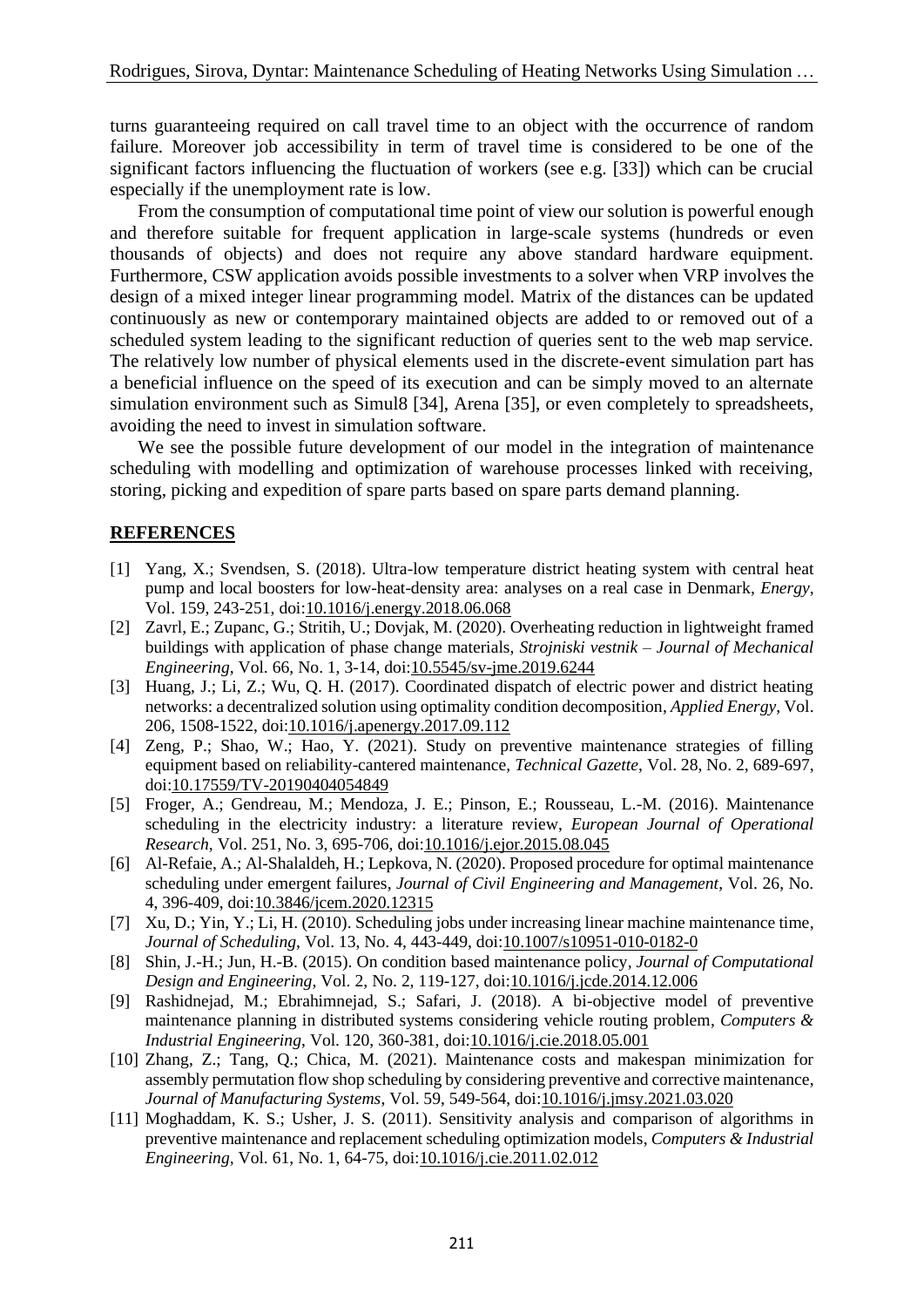- [12] Irawan, C. A.; Ouelhadj, D.; Jones, D.; Stalhane, M.; Sperstad, I. B. (2017). Optimization of maintenance routing and scheduling for offshore wind farms, *European Journal of Operational Research*, Vol. 256, No. 1, 76-89, doi[:10.1016/j.ejor.2016.05.059](https://doi.org/10.1016/j.ejor.2016.05.059)
- [13] Dhahri, A.; Zidi, K.; Ghedira, K. (2015). A variable neighborhood search for the vehicle routing problem with time windows and preventive maintenance activities, *Electronic Notes in Discrete Mathematics*, Vol. 47, 229-236, doi[:10.1016/j.endm.2014.11.030](https://doi.org/10.1016/j.endm.2014.11.030)
- [14] Lopez-Santana, E.; Akhavan-Tabatabaei, R.; Dieulle, L.; Labadie, N.; Medaglia, A. L. (2016). On the combined maintenance and routing optimization problem, *Reliability Engineering & System Safety*, Vol. 145, 199-214, doi[:10.1016/j.ress.2015.09.016](https://doi.org/10.1016/j.ress.2015.09.016)
- [15] Madankumar, S.; Rajendran, C. (2018). Mathematical models for green vehicle routing problems with pickup and delivery: a case of semiconductor supply chain, C*omputers & Operations Research*, Vol. 89, 183-192, doi[:10.1016/j.cor.2016.03.013](https://doi.org/10.1016/j.cor.2016.03.013)
- [16] Goel, A.; Meisel, F. (2013). Workforce routing and scheduling for electricity network maintenance with downtime minimization, *European Journal of Operational Research*, Vol. 231, No. 1, 210- 228, doi[:10.1016/j.ejor.2013.05.021](https://doi.org/10.1016/j.ejor.2013.05.021)
- [17] Zamorano, E.; Stolletz, R. (2017). Branch-and-price approaches for the multiperiod technician routing and scheduling problem, *European Journal of Operational Research*, Vol. 257, No. 1, 55- 68, doi[:10.1016/j.ejor.2016.06.058](https://doi.org/10.1016/j.ejor.2016.06.058)
- [18] Ghannadpour, S. F.; Noori, S.; Tavakkoli-Moghaddam, R.; Ghoseiri, K. (2014). A multi-objective dynamic vehicle routing problem with fuzzy time windows: Model, solution and application, *Applied Soft Computing*, Vol. 14, Part C, 504-527, doi[:10.1016/j.asoc.2013.08.015](https://doi.org/10.1016/j.asoc.2013.08.015)
- [19] Mosayebi, M.; Sodhi, M.; Wettergren, T. A. (2021). The traveling salesman problem with jobtimes (TSPJ), *Computers & Operations Research*, Vol. 129, Paper 105226, 12 pages, doi[:10.1016/](https://doi.org/10.1016/j.cor.2021.105226) [j.cor.2021.105226](https://doi.org/10.1016/j.cor.2021.105226)
- [20] Gocken, T.; Yaktubay, M. (2019). Comparison of different clustering algorithms via genetic algorithm for VRPTW, *International Journal of Simulation Modelling*, Vol. 18, No. 4, 574-585, doi[:10.2507/IJSIMM18\(4\)485](https://doi.org/10.2507/IJSIMM18(4)485)
- [21] Lai, D. S. W.; Demirag, O. C.; Leung, J. M. Y. (2016). A tabu search heuristic for the heterogeneous vehicle routing problem on a multigraph, *Transportation Research Part E: Logistics and Transportation Review*, Vol. 86, 32-52, doi[:10.1016/j.tre.2015.12.001](https://doi.org/10.1016/j.tre.2015.12.001)
- [22] Wu, D. Q.; Dong, M.; Li, H. Y.; Li, F. (2016). Vehicle routing problem with time windows using multi-objective co-evolutionary approach, *International Journal of Simulation Modelling*, Vol. 15, No. 4, 742-753, doi[:10.2507/IJSIMM15\(4\)CO19](https://doi.org/10.2507/IJSIMM15(4)CO19)
- [23] Clarke, G.; Wright, J. W. (1964). Scheduling of vehicles from a central depot to a number of delivery points, *Operations Research*, Vol. 12, No. 4, 568-581, doi[:10.1287/opre.12.4.568](https://doi.org/10.1287/opre.12.4.568)
- [24] Altınel, İ.; Öncan, T. (2005). A new enhancement of the Clarke and Wright savings heuristic for the capacitated vehicle routing problem, *Journal of the Operational Research Society*, Vol. 56, No. 8, 954-961, doi[:10.1057/palgrave.jors.2601916](https://doi.org/10.1057/palgrave.jors.2601916)
- [25] Juan, A. A.; Faulín, J.; Jorba, J.; Riera, D.; Masip, D.; Barrios, B. (2011). On the use of Monte Carlo simulation, cache and splitting techniques to improve the Clarke and Wright savings heuristics, *Journal of the Operational Research Society*, Vol. 62, No. 6, 1085-1097, doi[:10.1057/jors.2010.29](https://doi.org/10.1057/jors.2010.29)
- [26] Pichpibul, T.; Kawtummachai, R. (2012). An improved Clarke and Wright savings algorithm for the capacitated vehicle routing problem, *ScienceAsia*, Vol. 38, No. 3, 307-318, doi[:10.2306/](https://doi.org/10.2306/scienceasia1513-1874.2012.38.307) [scienceasia1513-1874.2012.38.307](https://doi.org/10.2306/scienceasia1513-1874.2012.38.307)
- [27] Agalianos, K.; Ponis, S. T.; Aretoulaki, E.; Plakas, G.; Efthymiou, O. (2020). Discrete event simulation and digital twins: review and challenges for logistics, *Procedia Manufacturing*, Vol. 51, 1636-1641, doi[:10.1016/j.promfg.2020.10.228](https://doi.org/10.1016/j.promfg.2020.10.228)
- [28] Straka, M.; Spirkova, D.; Filla, M. (2021). Improved efficiency of manufacturing logistics by using computer simulation, *International Journal of Simulation Modelling*, Vol. 20, No. 3, 501-512, doi[:10.2507/IJSIMM20-3-567](https://doi.org/10.2507/IJSIMM20-3-567)
- [29] Dyntar, J.; Strachotova, D.; Botek, M. (2020). Adjusting direct distance to road for V4 countries, *Acta Logistica*, Vol. 7, No. 2, 85-93, doi[:10.22306/al.v7i2.161](https://doi.org/10.22306/al.v7i2.161)
- [30] Lanner Group Ltd. Witness Horizon, from *https://www.lanner.com/en-us/technology/witnesssimulation-software.html*, accessed on 30-10-2021